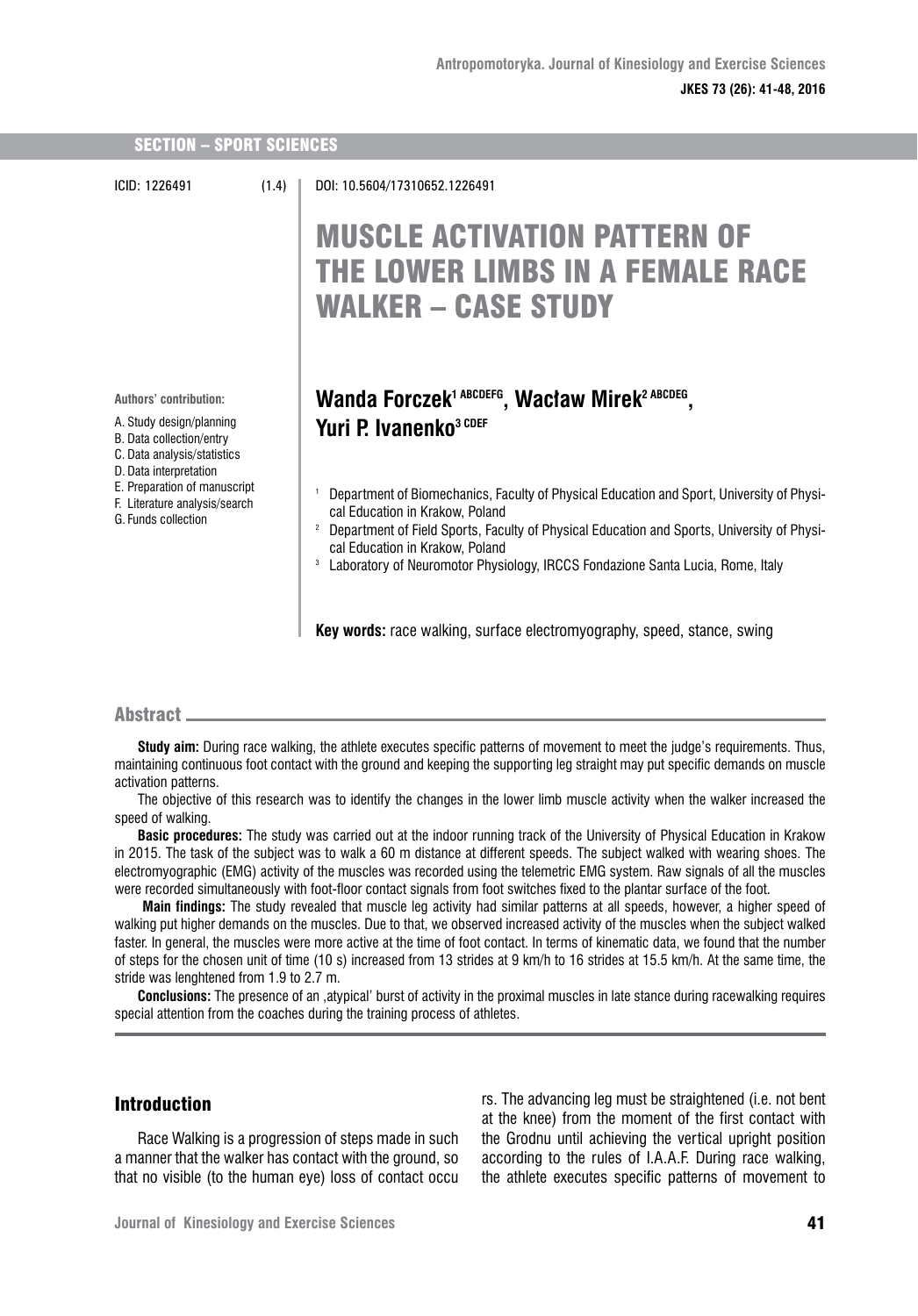minimize oscillations of the center of gravity to reduce mechanical energy demands [1]. That is why it requires great technical ability. Optimal positioning of the supporting leg requires optimal hip, knee and ankle joint angles [2] under muscular control. Walking and running are the two most common forms of human locomotion. Although some similarities in both forms of gait exist. there are numerous changes reffered to by increased speed, including increased step length and cycle duration [3] or increased intensity of muscle activation [4,5]. Even though the muscle activity in locomotion is well recognized [6,7,8], there are only a few studies on muscle activity during race walking [2,9].

The speed of locomotion is determined by the length of the step and the step frequency. Thus, the natural strategy used to increase velocity of the race walker's movement may be provided by: either lengtening the step, or increasing the cadency of steps, or both [10]. Investigators report that there are some differences in the control of speed resulting from sexual dimorphism [11]. In their view, women more often use the frequency of steps to change the speed and men use both: step length and frequency to improve the speed. The strategy of controling the speed of a walking man is based on the optimization of the duration of the swing phase: it should not be too short (optimization due to the efficiency of locomotion) or too long (optimization due to the stability of the body) [12].

Walking is a cycling movement in which we can distinguish two phases: stance and swing. Stance phase is recognised when any part of the ipsilateral foot is in contact with the walking surface, while swing phase is the time period when that foot is not in contact [13]. Considering the movement of two legs, there are two subphases: single suport when one leg is maintained on the ground and double support when two legs are in contact with the ground. A fast walk maintaining continuous foot contact with the ground and keeping the supporting leg straight (Race Walking) may also require specific demands on muscle activity patterns.

The objective of this research was to identify the changes in the lower limb muscle activity when the walker increased the speed during race walking.

# Material and methods

The subject of our study was a female race walker of the national class, age 23 (body mass 48 kg, body height 161 cm). The study was carried out at the indoor running track of the University of Physical Education in Krakow in June 2015. The task of the subject was to walk a distance of 60 m at different velocities. The subject walked wearing shoes. The electromyographic (EMG) activity of the muscles was recorded using the

telemetric EMG system (Telemyo 900, Noraxon, USA, Inc., Arizona, USA). First, the subject was prepared for the placement of the electrodes on 8 muscles of the right leg. Before the electrodes were applied, the skin was shaved and cleaned with alcohol to minimize impedance. The placement and location of the electrodes were according to the recommendations by SENIAM (Surface EMG for noninvasive Assessment of Muscles) [14]. Therefore, two electrodes were carefully placed on the belly of each muscle, parallel to the muscle fibers with an inter-electrode distance of 20 mm. We registered the activity of the following lower limb muscles: *Vastus Medialis* (VM), *Vastus Lateralis* (VL), *Rectus Femoris* (RF), *Biceps Femoris* (BF) and *Medial* and *Lateral Gastrocnemius* (MG and LG, respectively) and *Tensor Fascia Latae* (TFL). The electrodes were not moved during the test. Raw signals of all the muscles were recorded simultaneously with foot-floor contact signals from foot switches fixed to the plantar surface. Foot switch data were used to determine inictial contact and toe-off of each recorded stride. The gait cycle was defined as the time between two successive foot contacts of the right leg. Stride lenght was recognised as the distance between two legs, while step frequency was defined as the number of steps during the unit of time.

## EMG analysis

The raw EMG signal was processed using Noraxon's Myoresearch software (MR-XP 1.07. Master Edition). A linear envelope was created by applying full wave rectification and RMS based smoothing to the raw signal. The raw EMG data was filtered using a 50 Hz notch filter to remove any electrical interference from external sources. The signal was then filtered a second time using a 15–500 Hz band pass filter. This allowed noise or movement interference below 15 Hz and other nonphysiological signals above 500 Hz to be removed. The data were smoothed using root mean squared analysis (RMS), which was calculated for a 50 ms window. All gait strides were averaged in normalized time cycles. The analysis was based on the 10-second interval selected for each velocity, that allowed to achieve mean values of amplitude. To normalize our data, we used the trial of the highest velocity (15.5 km/h), where we referred the data to the peak value of the amplitude. This test normalization makes the average EMG patterns highly reproducible and enables test comparisons.

## **Results**

We recorded EMG activity from 8 unilateral muscles in one subject who performed race walking as she walked on the ground at different speeds. We studied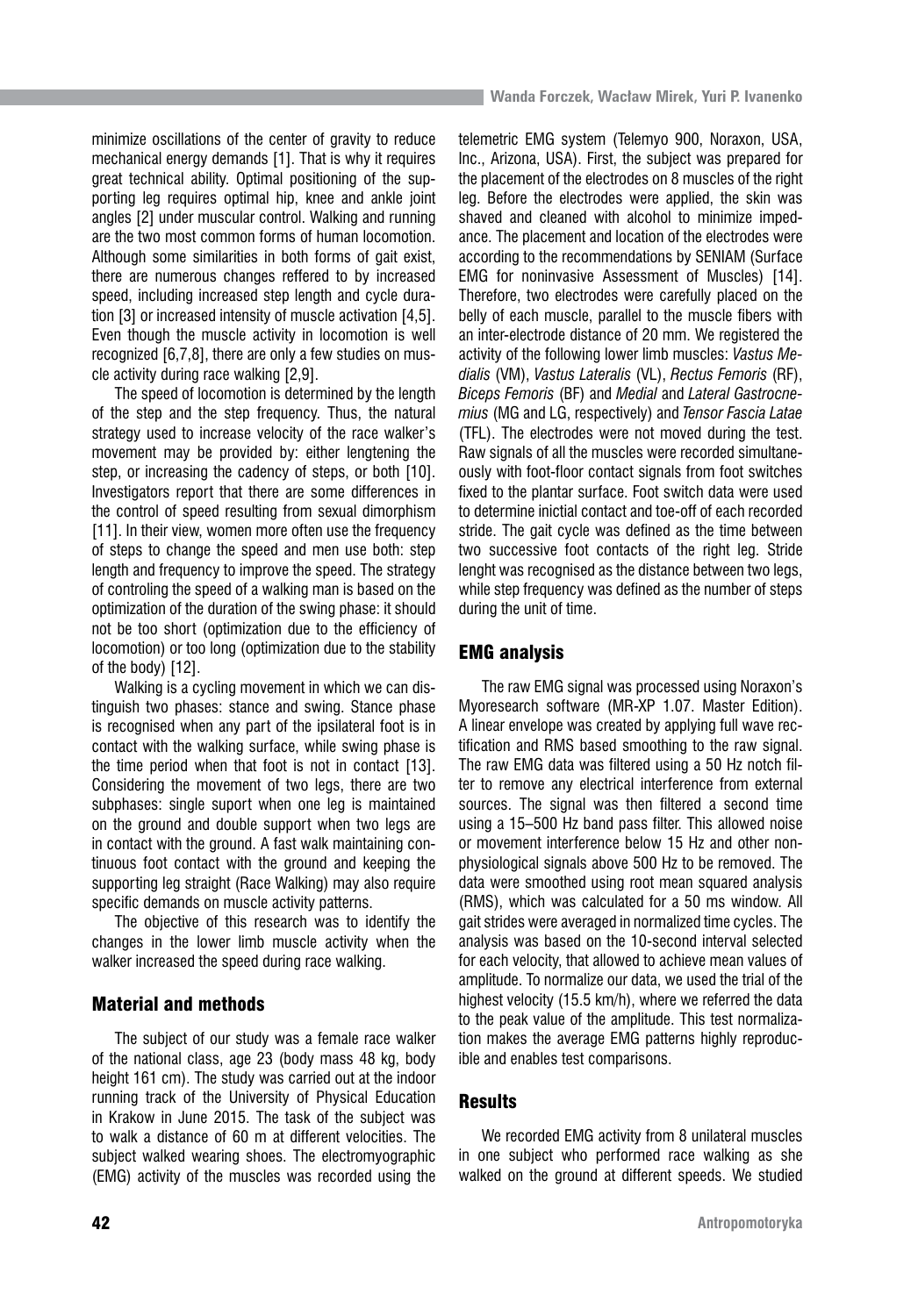EMG signals of the muscles in order to identify the overall pattern and characteristics of the muscle activity at different race walking speeds, changes in their amplitude and duration, as well as to compare muscle activation under loaded (stance) and unloaded (swing) conditions. Apart from this, our experiment allowed to observe some kinematic changes.

Our observation revealed changes in the proportion of the stance and swing phase. As velocity increased, the duration of the stance phase regularly decreased (see: Table 1).

Since velocity is the product of step lenght and frequency, we found that the number of steps for the chosen unit time (10 s) increased from 13 strides at 9 km/h to 16 strides at 15.5 km/h. At the same time, the stride was lengthened from 1.9 to 2.7 m. The 60 m distance was covered 10 seconds faster from the slowest (23.8 s) to the fastest velocity (13.9 s).

The average EMG patterns (see: Fig. 1) show the activity characteristics of the muscles during race walking when the speed of walking trials gradually increased.

The study revealed that muscle leg activity had similar patterns at all speeds, however, a higher speed of walking put higher demands on the muscles. Due to that, we observedincreased activity of the muscles when the subject walked faster. The largest activation of the muscles was recorded for the trials at the highest speed (15.5 km/h).

At the moment of heel strike, when the stance phase is initiated, we observed activation of the VL, BF and TA which continued from the limb advancement in the late swing phase. Thereafter, when the supportive leg bears the load, the EMG amplitudes of G (both heads) increased considerably. Moving into late stance, their activity gradually decreased, but at the same time, we observed a burst of activity in proximal muscles (RF, VM, VL and TFL), which is typically not present during normal walking [4,5]. TFL activity continued to be present for half of the swing phase, while the rest was diminished until the moment of the late swing when the activity of

BF, VL and TA gradually increased towards heel strike (as mentioned above).

The increase in walking speeds is accompanied by the increment activation of all the muscles, especially for the highest speed. While for most of the muscles we can see gradual growth of the amplitude, in the case of the *Quadriceps* and *Tensor FL*, the highest speed required a rapid burst of activation.

The results presented in Table 2 allow to quantify the differences of EMG activity within the phases of the gait cycle in terms of the gradually increased speed as well as between the phases (stance and swing).

Observing the muscles' involvement between the walking phases, in general, muscles were more active at the time of foot contact (RF, VM, TA, GL, GM). For VL, the differences were significantly higher during the stance phase when the subject was walking faster (above 12.1 km/h). The activity appeared to be significantly different for the TFL at 12.1 km/h. As analysis revealed, the BF activity was stastistically lower for the swing phase for BF in the fastest walking.

Considering the level of amplitude of the registered muscles, the post hoc Tuckey test revealed significant differences during stance phase among all the walking trials in the following muscles: GL, GM, VM, VL, TA. We did not observe significant differences for BF for walking at 12.1 and 13.6 km/h, and for RF and TFL between trials at the velocity of 9 and 10.9 km/h.

In terms of the muscle activity during swing phase, we observed significant differences for all speeds in the case of VM. The differences were not significant between the first and second speeds for RF and TFL. Amplitide of BF and TA was not significantly different between the triasl at the speed of 9 and 10.9 km/h or 12.1 and 13.6 km/h. The level of muscle activation was not significantly different for both heads of the Gastrocnemius while walking at the speed of 9 vs. 10.9 km/h, 10.9 vs. 12.1 km/h, and finally 12.1 vs. 13.6 km/h. For the remaining cases, the amplitude was significantly different.

**Table 1.** Kinematic parameters of the walking trials: v - velocity, ST - stance phase in percentage of gait cycle (GC), T- time, SL – stride lenght, f - frequency = strides per 10 s

| <b>Kinematic</b>                    | velocity |           |           |           |           |  |  |  |
|-------------------------------------|----------|-----------|-----------|-----------|-----------|--|--|--|
| parameters                          | 9 km/h   | 10.9 km/h | 12.1 km/h | 13.6 km/h | 15.5 km/h |  |  |  |
| $v$ [m/s]                           | 2.52     | 3.03      | 3.35      | 3.77      | 4.31      |  |  |  |
| ST [% GC]                           | 52       | 50        | 48        | 46        | 44        |  |  |  |
| [strides per 10 s]                  | 13       | 14        | 14        | 15        | 16        |  |  |  |
| $\mathsf{T}\left[\mathsf{s}\right]$ | 23.8     | 19.8      | 17.9      | 15.9      | 13.9      |  |  |  |
| SL[m]                               | 1.9      | 2.2       | 2.4       | 2.5       | 2.7       |  |  |  |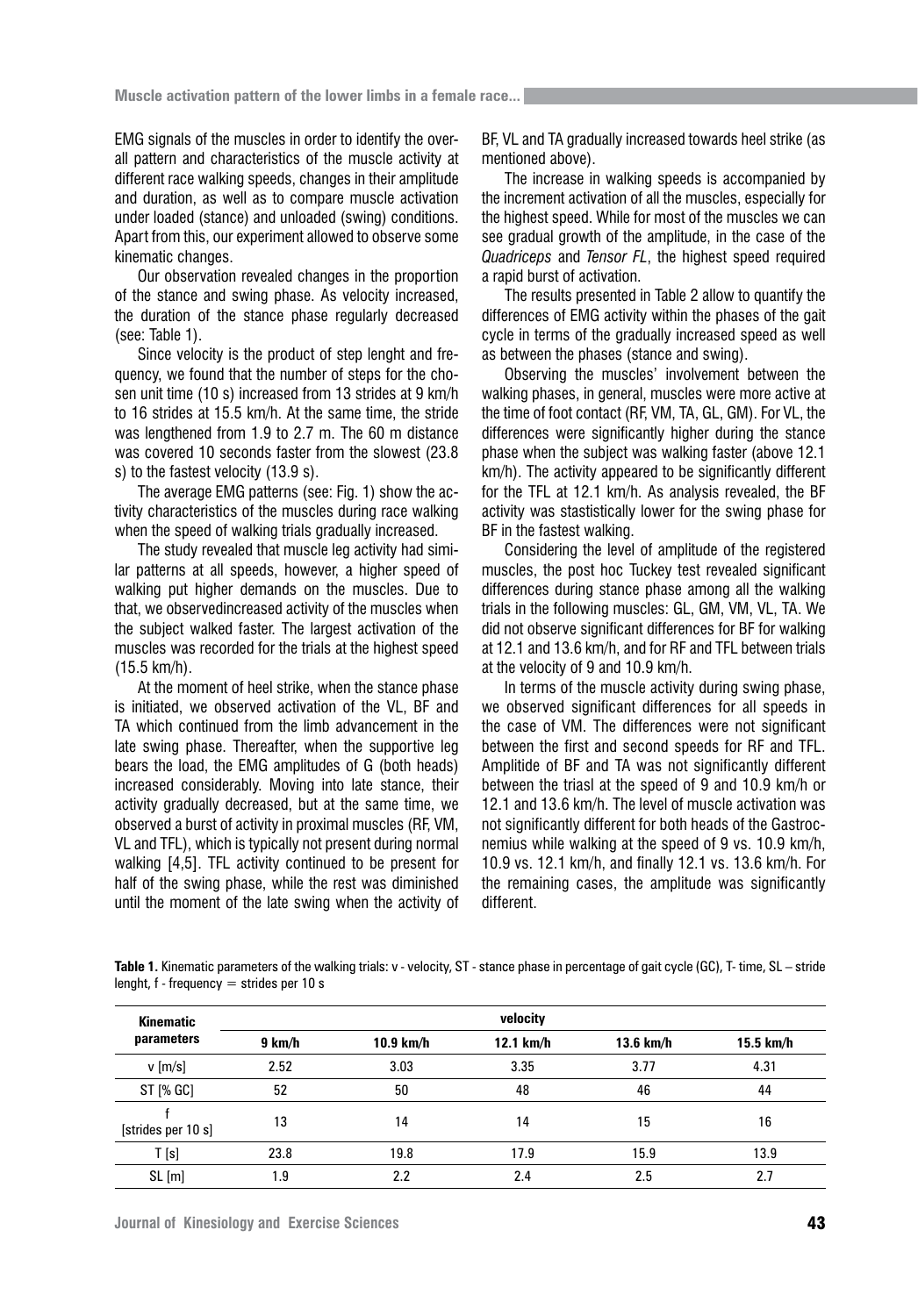

<sup>\*</sup> I, II, III, IV, V – values of the race walking velocity

**Figure 1.** The average EMG patterns of the muscles during the gait cycle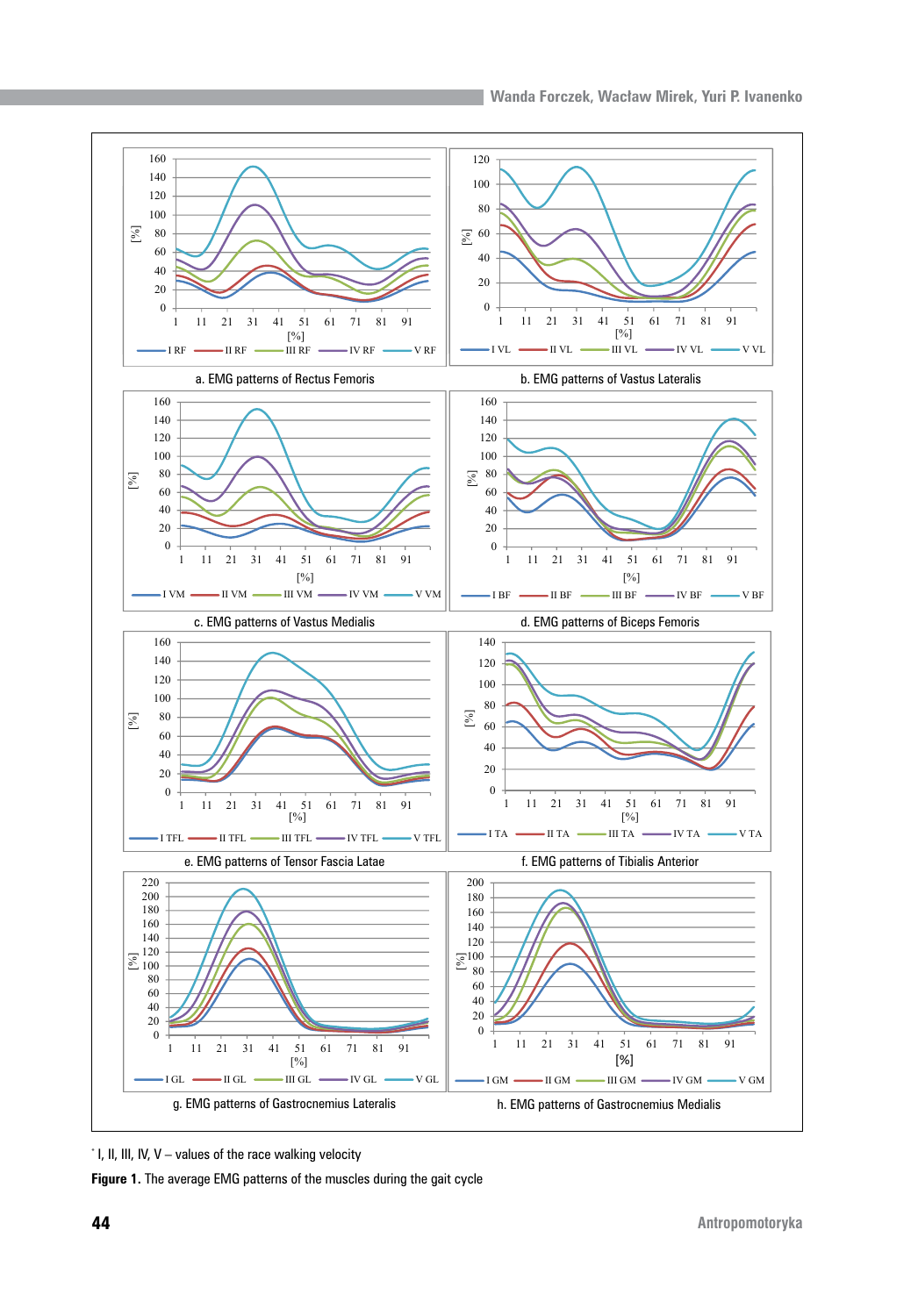| Table. 2. Average EMG amplitude [%] in the phases for the muscles during walking at increasing velocity (significant differences |  |  |  |
|----------------------------------------------------------------------------------------------------------------------------------|--|--|--|
| between phases are marked in red, $p \leq 0.001$ )                                                                               |  |  |  |

|                                    | velocity                |           |                |           |                              |           |                         |           |                |           |
|------------------------------------|-------------------------|-----------|----------------|-----------|------------------------------|-----------|-------------------------|-----------|----------------|-----------|
| <b>Walking</b><br>Cycle            | 9 km/h                  |           | 10.9 km/h      |           | 12.1 km/h                    |           | 13.6 km/h               |           | 15.5 km/h      |           |
|                                    | $\overline{\mathbf{x}}$ | <b>SD</b> | $\overline{x}$ | <b>SD</b> | $\overline{x}$               | <b>SD</b> | $\overline{\mathbf{x}}$ | <b>SD</b> | $\overline{x}$ | <b>SD</b> |
| <b>Tensor Fascia Latae [%]</b>     |                         |           |                |           |                              |           |                         |           |                |           |
| <b>Stance</b>                      | 39.00                   | 23.05     | 40.59          | 23.45     | 58.65                        | 34.46     | 66.32                   | 35.80     | 89.65          | 48.64     |
| Swing                              | 26.77                   | 19.52     | 29.79          | 20.12     | 38.01                        | 27.03     | 48.19                   | 32.77     | 67.84          | 42.03     |
| <b>Rectus Femoris [%]</b>          |                         |           |                |           |                              |           |                         |           |                |           |
| <b>Stance</b>                      | 25.64                   | 8.36      | 31.99          | 9.06      | 49.72                        | 14.58     | 74.28                   | 25.02     | 103.35         | 36.11     |
| Swing                              | 15.32                   | 6.56      | 18.37          | 8.30      | 30.49                        | 8.98      | 38.28                   | 9.31      | 60.18          | 11.88     |
| <b>Vastus Lateralis [%]</b>        |                         |           |                |           |                              |           |                         |           |                |           |
| <b>Stance</b>                      | 18.85                   | 12.63     | 29.35          | 18.71     | 40.55                        | 16.44     | 58.00                   | 12.83     | 96.92          | 12.73     |
| Swing                              | 16.44                   | 14.24     | 24.73          | 21.17     | 29.17                        | 25.97     | 34.28                   | 26.68     | 49.87          | 31.28     |
|                                    |                         |           |                |           | <b>Vastus Medialis [%]</b>   |           |                         |           |                |           |
| <b>Stance</b>                      | 18.31                   | 4.94      | 29.97          | 4.84      | 49.31                        | 10.63     | 72.59                   | 17.02     | 111.36         | 27.81     |
| Swing                              | 12.37                   | 5.55      | 18.09          | 9.29      | 26.93                        | 14.25     | 32.72                   | 17.61     | 49.97          | 21.12     |
|                                    |                         |           |                |           | <b>Tibialis Anterior [%]</b> |           |                         |           |                |           |
| <b>Stance</b>                      | 43.95                   | 10.68     | 56.76          | 14.46     | 72.91                        | 22.92     | 80.16                   | 21.31     | 96.85          | 17.23     |
| Swing                              | 33.37                   | 10.82     | 37.73          | 14.71     | 54.00                        | 26.04     | 57.40                   | 25.27     | 70.83          | 25.01     |
| <b>Gastrocnemius Lateralis [%]</b> |                         |           |                |           |                              |           |                         |           |                |           |
| <b>Stance</b>                      | 56.09                   | 35.91     | 68.00          | 39.93     | 91.67                        | 50.47     | 108.82                  | 54.24     | 137.33         | 61.10     |
| Swing                              | 6.74                    | 1.99      | 7.73           | 3.74      | 12.33                        | 7.87      | 15.65                   | 13.80     | 21.97          | 20.72     |
| <b>Gastrocnemius Medialis [%]</b>  |                         |           |                |           |                              |           |                         |           |                |           |
| <b>Stance</b>                      | 46.99                   | 29.29     | 65.28          | 37.39     | 95.82                        | 51.43     | 109.54                  | 48.44     | 132.53         | 46.66     |
| Swing                              | 5.87                    | 1.54      | 7.17           | 3.42      | 10.12                        | 4.82      | 12.85                   | 8.26      | 19.49          | 13.89     |
| <b>Biceps Femoris [%]</b>          |                         |           |                |           |                              |           |                         |           |                |           |
| <b>Stance</b>                      | 35.99                   | 17.66     | 49.92          | 23.96     | 58.40                        | 25.09     | 58.34                   | 21.06     | 87.88          | 26.25     |
| Swing                              | 40.95                   | 26.75     | 45.09          | 30.36     | 57.75                        | 39.13     | 60.85                   | 40.80     | 73.79          | 48.04     |

# **Discussion**

We recorded over ground race walking trials at different speeds (range 9-15.5 km ⁄h).

The walker can adopt a strategy mostly based on antropometry and level of training [15]. Adjusting the length of step and frequency relation is an effective way to improve the speed [16]. In our study, gradual changes in locomotion speed resulted in changes in the step length and frequency, as well as the proportion of the stance and swing phase in the gait cycle. This was also shown in other studies [10, 3]. However, observing the extent of the changes, we noticed that the speed basically inreased by prolonged step rather than increased frequency of steps. It seems that this is more typical for the strategy used by females as we mentioned previously, however, it may not be that efficient. Larger changes in cadency suggest easier control of this parameter compared to the length of step. Most likely, the mechanism responsible for the selection of the speed ranges is associated with the body's energy expenditure [17]. At faster walking speeds, a maximum limit on stride length is reached; the fastest walking speeds are achievable by increasing only stride frequency [8]. Consequently, the time of foot contact with the ground was shorter, which was also found in the study by Nilsson [3]. It seems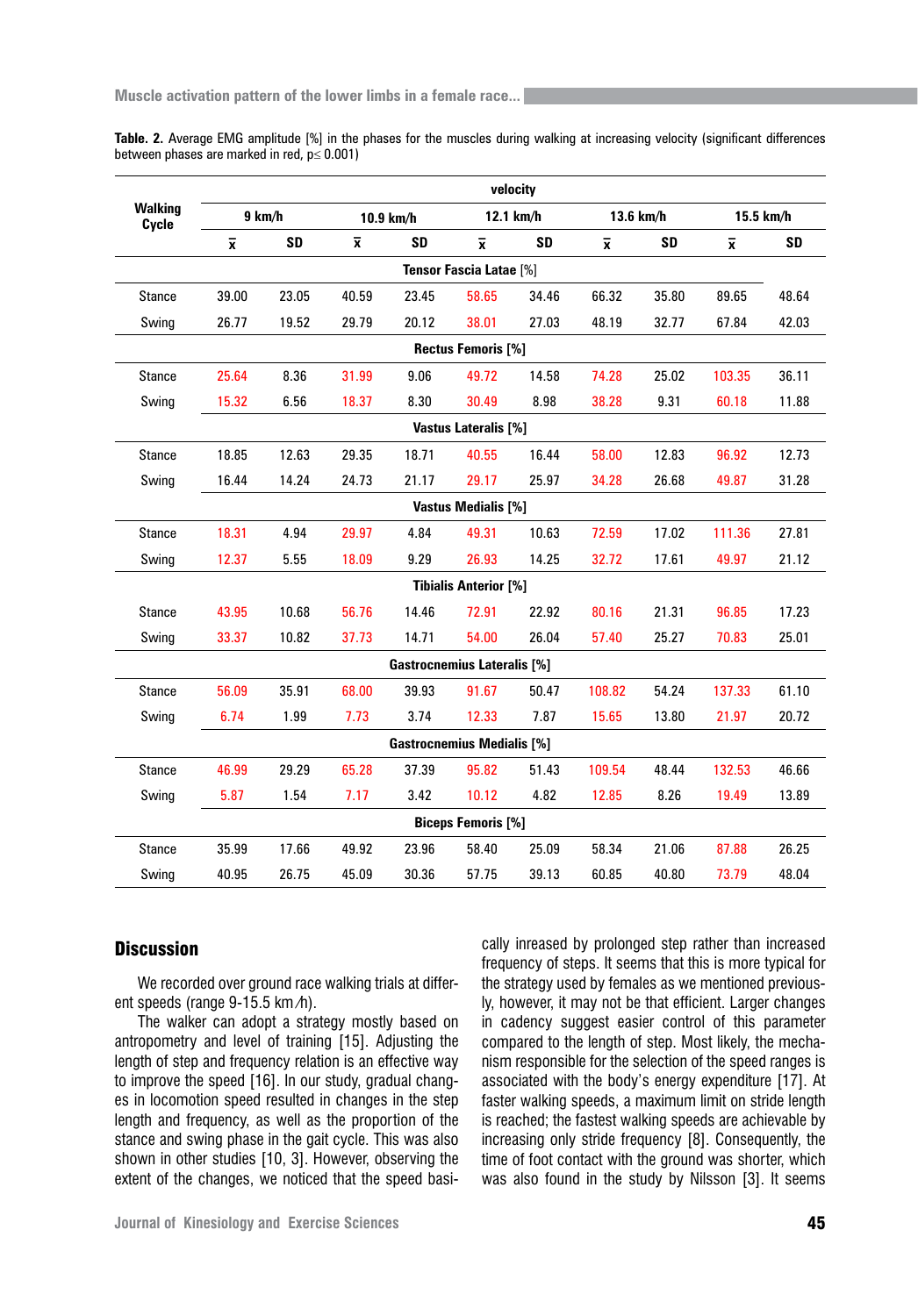to be a very practical premise for the coach. Knowing the values of indicators of body composition and spatiotemporal parameters, each coach can determine whether the player has the optimal values of time and space parameters in relation to body construction [18].

Our study revealed that muscle leg activity had similar patterns at all speeds although mean amplitude of the lower extremity muscle activity tends to increase with speed of movement. Also worth mentioning is that the differences in the characteristics of muscle activation mainly accompanied the stance phase.

The main role of the muscles in the regulation of walking speed is to control the accelerating and decelerating forces of individual body segments to establish safe forward progression [19]. As a result, the amplitude of muscle activity increases with walking speed because of the need for larger muscular force output [10].

In walking or running, the *Quadriceps* mainly serve to support the subject's body weight. Hamner [15], analysing the contribution of muscles in propulsive and supportive function during running on the base of an EMG noticed that during the braking of phase stance, the *Quadriceps* muscle group was the main contributor to both braking and support. However, in race walking, because of the abnormal movement of the knee, its role is also to help keep the knee extended. The requirement is that the athlete's knee must be extended from the first contact with the ground until the vertical upright position (IAAF 2014). Thus, at least one of its heads: *Vastus Lateralis, Vastus Medialis* and *Rectus Femoris,* is involved during the stance phase also supported by *Biceps Femoris*. As Murray [2] suggests, the early stance phase activity of the *Vastus Lateralis* probably serves to rapidly lock the knee in hyperextension with the hamstrings acting as dynamic ligaments to prevent stretching of the posterior capsule of the knee. Our observation is confirmed by Ivanenko [6] who studied muscle activation at different speeds in walking and running and noticed that in addition to the activation of the distal muscles seen in late stance, there is 'atypical' temporal activation of the proximal muscles (namely VL, VM, RF) at a higher (nonpreferred) walking speed (9 km/h). Thus, it seems that this burst' may play an important role in the biomechanics of race walking (see: Figures RF, VL, TFL).

Considering the contribution of the calf muscles (*Gastrocnemius* and *Tibialis Anterior*), Murray [2] explained that their activity during stance controls the forward rotation of the leg segment over the fixed foot (ankle dorsiflexion), and thus, also indirectly helps to keep the knee extended by exerting a backward pull on the leg segment. Besides, the *Triceps Surae* is the main contributor in propulsion [15], so also in our study, we noted that the EMG amplitudes of the *Gastrocnemius* (*Medialis* and *Lateralis*) increased considerably. Nevertheless, it is worth noting significant differences in the LG vs. MG activity between race walking and normal walking: in the former case, the activity of both muscles increase nearly to the same extent with increasing walking speed (Figure 1e,f), while in the latter case, the activity of LG increases much more than that of the MG [20]. Moving into late stance, the activity of the *Triceps Surae* gradually decreased and the preparation for toe-off occured [9]. Lower limb muscle activity during stance in race walking suggests that the muscles involved, i.e. the ankle extensors and the femoral extensors, all participate in generating propulsive shear forces and limb stiffness. In addition, lateral trunk stabilization may also be concerned. This is supported by activation of the following muscles: *TFL* and *Gluteus Medialis* [7].

Increase of the activity of the *Rectus Femoris* at the largest speed of walking during early swing probably serves to accelerate flexion of the hip of the swinging limb*.* In addition, this hip abductor muscle activity may also help abduct the swinging limb past the supportive limb. This action is also accompanied by continuous activation of the *Tensor Fascia Flexor* (as a hip abductor). The late swing activity of the hamstrings (*Biceps Femoris*) decelerates the knee extension of the swinging limb. The increase in the amplitude of swing-phase activity of the *Tibialis Anterior* most likely relates to the increased ankle dorsiflexion measured during race walking, as compared to normal fast walking [2].

In a further study, it would be interesting to clarify the functional significance and reorganization of muscle activity (in particular, the proximal extensor muscles) during race walking with respect to normal walking and running.

## References

<sup>1.</sup> Chwała W: Wpływ prędkości na zmiany położenia środka cieżkości ciała i sprawność mechanizmu odzyskiwania energii w chodzi fizjologicznym i sportowym. Monografia. AWF. Kraków.2013; 12.

<sup>2.</sup> Murray MP, Guten GN, Mollinger LA, Gardner GM: Kinematic and electromyographic patterns of Olympic race walkers. Am J Sport Sc. 2013; 11(2): 68-74.

<sup>3.</sup> Nilsson J, Thorstensson A, Halbertsma J: Changes in leg movements and muscle activity with speed of locomotion and mode of progression in humans. Acta Physiol Scand. 1985; 123, 457–475.

<sup>4.</sup> Ivanenko YP, Poppele RE, Lacquaniti F. Motor control programs and walking. Neuroscientist, 2006, 12(4);339-348.